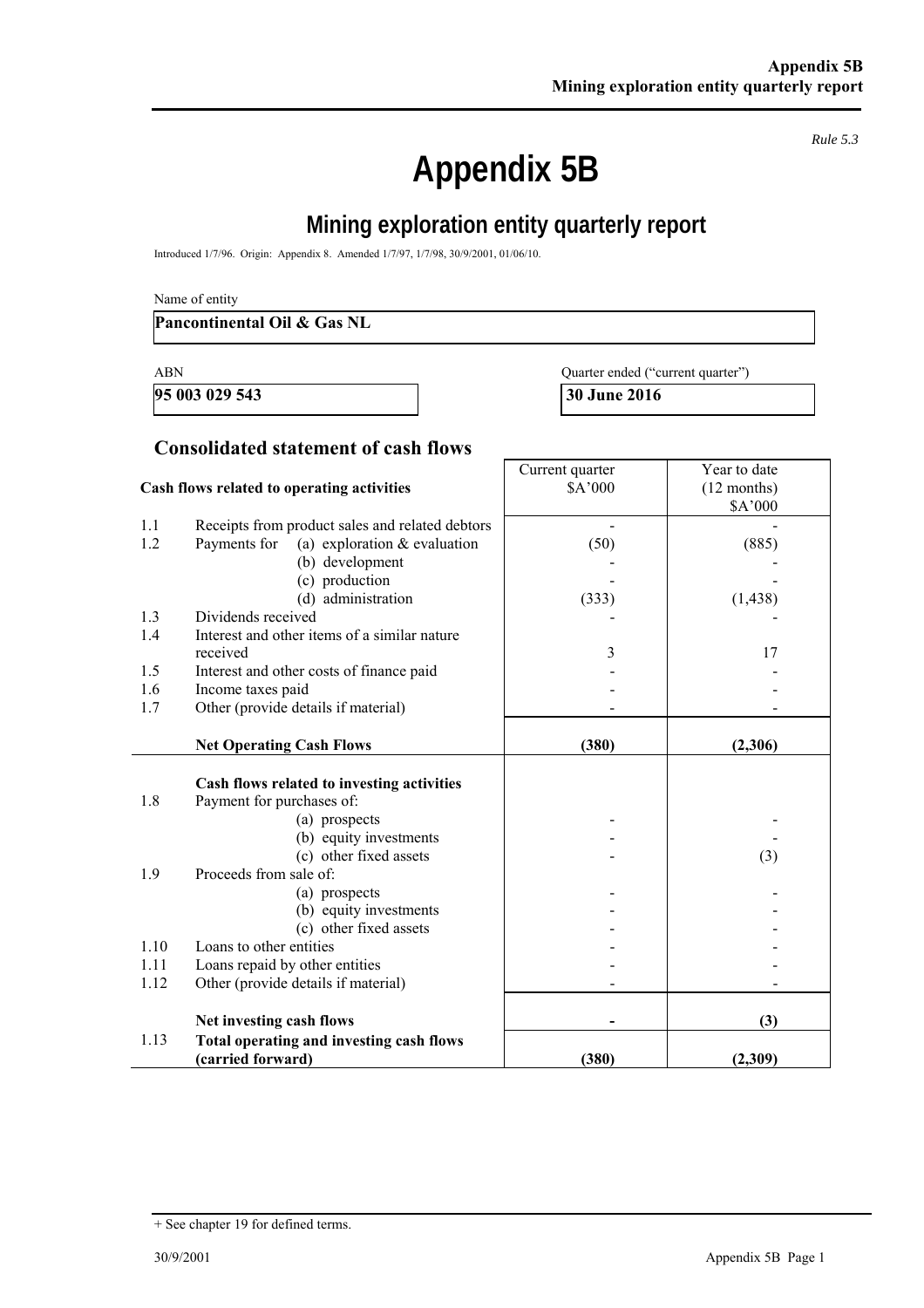| 1.13 | Total operating and investing cash flows      |       |         |
|------|-----------------------------------------------|-------|---------|
|      | (brought forward)                             | (380) | (2,309) |
|      |                                               |       |         |
|      | Cash flows related to financing activities    |       |         |
| 1.14 | Proceeds from issues of shares, options, etc. | 475   | 2,224   |
| 1.15 | Proceeds from sale of forfeited shares        |       |         |
| 1.16 | Proceeds from borrowings                      |       |         |
| 1.17 | Repayment of borrowings                       |       |         |
| 1.18 | Dividends paid                                |       |         |
| 1.19 | Other (provide details if material)           | (8)   | (82)    |
|      | Net financing cash flows                      | 467   | 2,142   |
|      |                                               |       |         |
|      | Net increase (decrease) in cash held          | 87    | (167)   |
| 1.20 | Cash at beginning of quarter/year to date     | 1,078 | 1,346   |
| 1.21 | Exchange rate adjustments to item 1.20        | 13    | (1)     |
|      |                                               |       |         |
| 1.22 | Cash at end of quarter                        | 1,178 | 1,178   |

## **Payments to directors of the entity and associates of the directors Payments to related entities of the entity and associates of the related entities**

| 1.23<br>Aggregate amount of payments to the parties included in item 1.2<br>147<br>1.24<br>Aggregate amount of loans to the parties included in item 1.10 |  | Current quarter<br>\$A'000 |
|-----------------------------------------------------------------------------------------------------------------------------------------------------------|--|----------------------------|
|                                                                                                                                                           |  |                            |
|                                                                                                                                                           |  | Nil                        |

#### 1.25 Explanation necessary for an understanding of the transactions

|                           | Payments to directors and companies associated with directors as per 1.23 above: |  |
|---------------------------|----------------------------------------------------------------------------------|--|
| Technical consulting fees | 63                                                                               |  |
| Directors' fees           | 84                                                                               |  |
|                           |                                                                                  |  |

### **Non-cash financing and investing activities**

2.1 Details of financing and investing transactions which have had a material effect on consolidated assets and liabilities but did not involve cash flows

Commission on AU \$700,000 placement taken in shares; 10,500,000 shares at 0.004.

2.2 Details of outlays made by other entities to establish or increase their share in projects in which the reporting entity has an interest

N/A

<sup>+</sup> See chapter 19 for defined terms.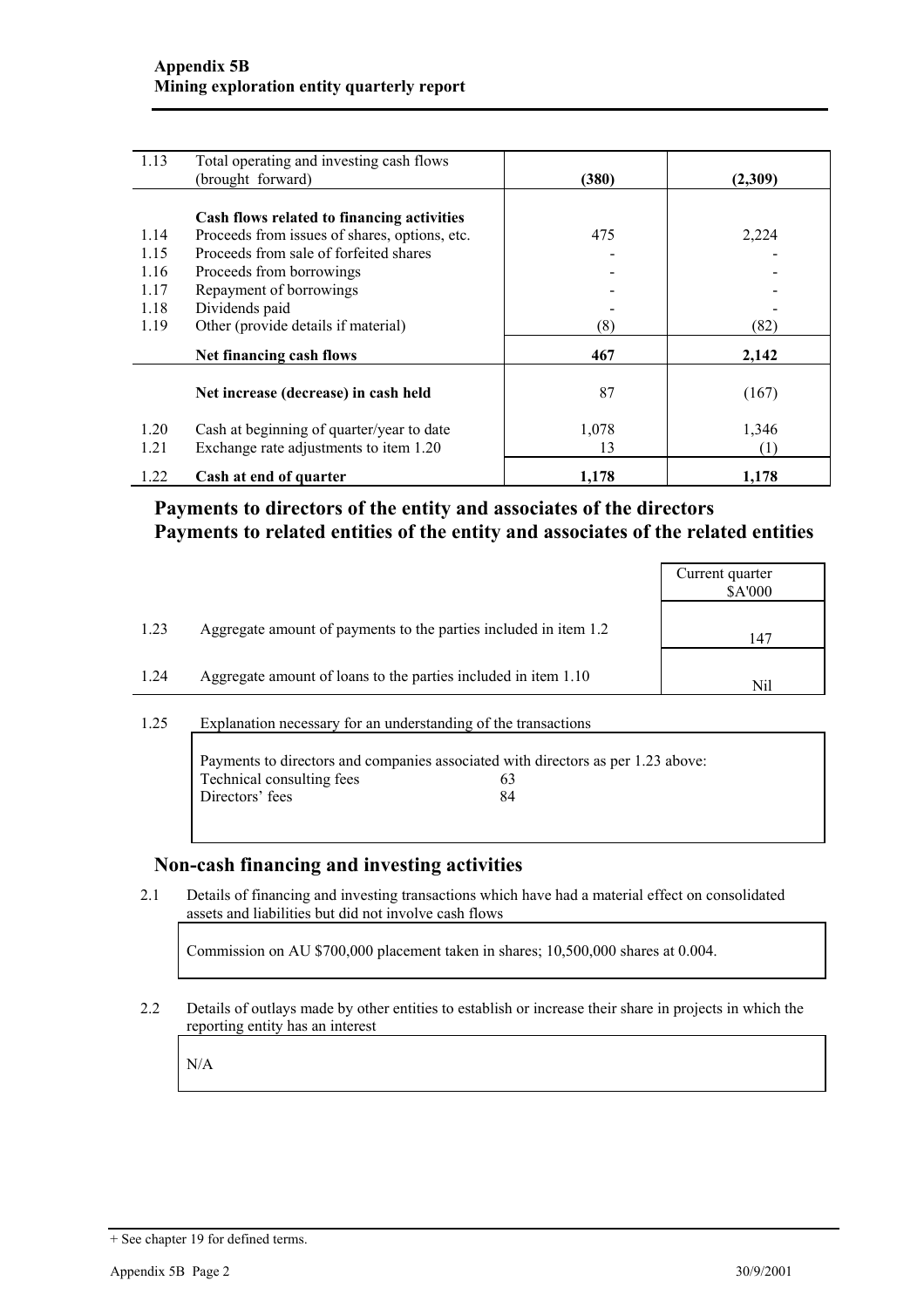$\overline{\phantom{0}}$ 

## **Financing facilities available**

*Add notes as necessary for an understanding of the position.* 

|     |                             | Amount available<br>\$A'000 | Amount used<br>\$A'000 |
|-----|-----------------------------|-----------------------------|------------------------|
| 3.1 | Loan facilities             | Nil                         | Nil                    |
| 3.2 | Credit standby arrangements | Nil                         | Nil                    |

## **Estimated cash outflows for next quarter**

|     | <b>Total</b>               | 440                      |
|-----|----------------------------|--------------------------|
| 4.4 | Administration             | 373                      |
| 4.3 | Production                 | $\blacksquare$           |
| 4.2 | Development                | $\overline{\phantom{a}}$ |
| 4.1 | Exploration and evaluation | 67                       |
|     |                            | \$A'000                  |

### *\*Note – Second Tranche Placement and Share Purchase Plan proceeds are expected in the following quarter*  **Reconciliation of cash**

| Reconciliation of cash at the end of the quarter (as<br>shown in the consolidated statement of cash flows) to<br>the related items in the accounts is as follows. |                                           | Current quarter<br>\$A'000 | Previous quarter<br>\$A'000 |
|-------------------------------------------------------------------------------------------------------------------------------------------------------------------|-------------------------------------------|----------------------------|-----------------------------|
| 5.1                                                                                                                                                               | Cash on hand and at bank                  | 65                         | 15                          |
| 5.2                                                                                                                                                               | Deposits at call                          | 1.093                      | 1,043                       |
| 5.3                                                                                                                                                               | Bank overdraft                            |                            |                             |
| 5.4                                                                                                                                                               | Other $-$ Security deposits               | 20                         | 20                          |
|                                                                                                                                                                   | Total: cash at end of quarter (item 1.22) | 1.178                      | 1.078                       |

## **Changes in interests in mining tenements**

|     |                                                                     | Tenement<br>reference | Nature of interest<br>(note (2)) | Interest at<br>beginning<br>of quarter | Interest at<br>end of<br>quarter |
|-----|---------------------------------------------------------------------|-----------------------|----------------------------------|----------------------------------------|----------------------------------|
| 6.1 | Interests in mining<br>tenements relinquished,<br>reduced or lapsed |                       |                                  |                                        |                                  |
| 6.2 | Interests in mining<br>tenements acquired or<br>increased           |                       |                                  |                                        |                                  |

<sup>+</sup> See chapter 19 for defined terms.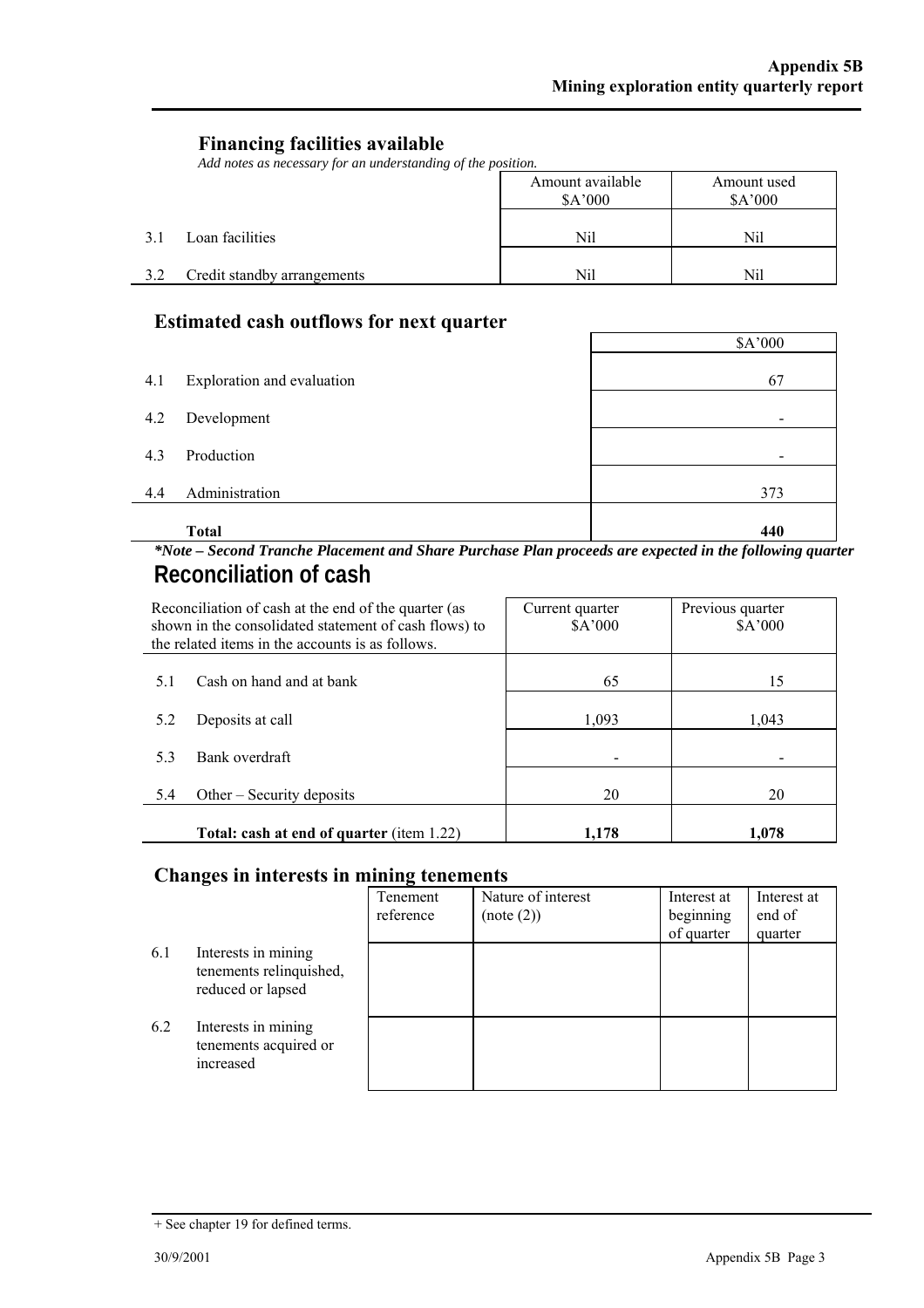#### **Issued and quoted securities at end of current quarter**

*Description includes rate of interest and any redemption or conversion rights together with prices and dates.* 

|         |                                          | Total number      | Number quoted     | Issue price per<br>security (see<br>note 3) (cents) | Amount paid up per<br>security (see note 3)<br>(cents) |
|---------|------------------------------------------|-------------------|-------------------|-----------------------------------------------------|--------------------------------------------------------|
| 7.1     | Preference                               |                   |                   |                                                     |                                                        |
|         | <sup>+</sup> securities                  |                   |                   |                                                     |                                                        |
|         | (description)                            |                   |                   |                                                     |                                                        |
| 7.2     | Changes during                           |                   |                   |                                                     |                                                        |
|         | quarter<br>(a) Increases                 |                   |                   |                                                     |                                                        |
|         | through issues                           |                   |                   |                                                     |                                                        |
|         | (b) Decreases                            |                   |                   |                                                     |                                                        |
|         | through returns of                       |                   |                   |                                                     |                                                        |
|         | capital, buy-backs,                      |                   |                   |                                                     |                                                        |
|         | redemptions                              |                   |                   |                                                     |                                                        |
| 7.3     | +Ordinary                                | 1,717,494,096     | 1,717,494,096     |                                                     |                                                        |
|         | securities                               |                   |                   |                                                     |                                                        |
| 7.4     | Changes during                           |                   |                   |                                                     |                                                        |
|         | quarter                                  |                   |                   |                                                     |                                                        |
|         | (a) Increases                            | (a) $129,250,000$ | (a) $129,250,000$ |                                                     |                                                        |
|         | through issues                           |                   |                   |                                                     |                                                        |
|         | (b) Decreases                            |                   |                   |                                                     |                                                        |
|         | through returns of<br>capital, buy-backs |                   |                   |                                                     |                                                        |
| 7.5     | <sup>+</sup> Convertible debt            |                   |                   |                                                     |                                                        |
|         | securities                               |                   |                   |                                                     |                                                        |
|         | (description)                            |                   |                   |                                                     |                                                        |
| 7.6     | Changes during                           |                   |                   |                                                     |                                                        |
|         | quarter                                  |                   |                   |                                                     |                                                        |
|         | (a) Increases                            |                   |                   |                                                     |                                                        |
|         | through issues                           |                   |                   |                                                     |                                                        |
|         | (b) Decreases<br>through securities      |                   |                   |                                                     |                                                        |
|         | matured, converted                       |                   |                   |                                                     |                                                        |
| 7.7     | Options                                  | Number of Options | <b>ASX</b> Code   | Exercise price                                      | Expiry date                                            |
|         | (description and                         | 2,750,000         | <b>PCLAK</b>      | \$0.1230                                            | 29 November 2016                                       |
|         | conversion factor)                       |                   |                   |                                                     |                                                        |
| $7.8\,$ | Issued during                            |                   |                   |                                                     |                                                        |
|         | quarter                                  |                   |                   |                                                     |                                                        |
| 7.9     | <b>Exercised</b> during                  |                   |                   |                                                     |                                                        |
|         | quarter                                  |                   |                   |                                                     |                                                        |
| 7.10    | <b>Expired during</b><br>quarter         |                   |                   |                                                     |                                                        |
| 7.11    | <b>Debentures</b>                        |                   |                   |                                                     |                                                        |
|         | (totals only)                            |                   |                   |                                                     |                                                        |
| 7.12    | <b>Unsecured</b> notes                   |                   |                   |                                                     |                                                        |
|         | (totals only)                            |                   |                   |                                                     |                                                        |
|         |                                          |                   |                   |                                                     |                                                        |

<sup>+</sup> See chapter 19 for defined terms.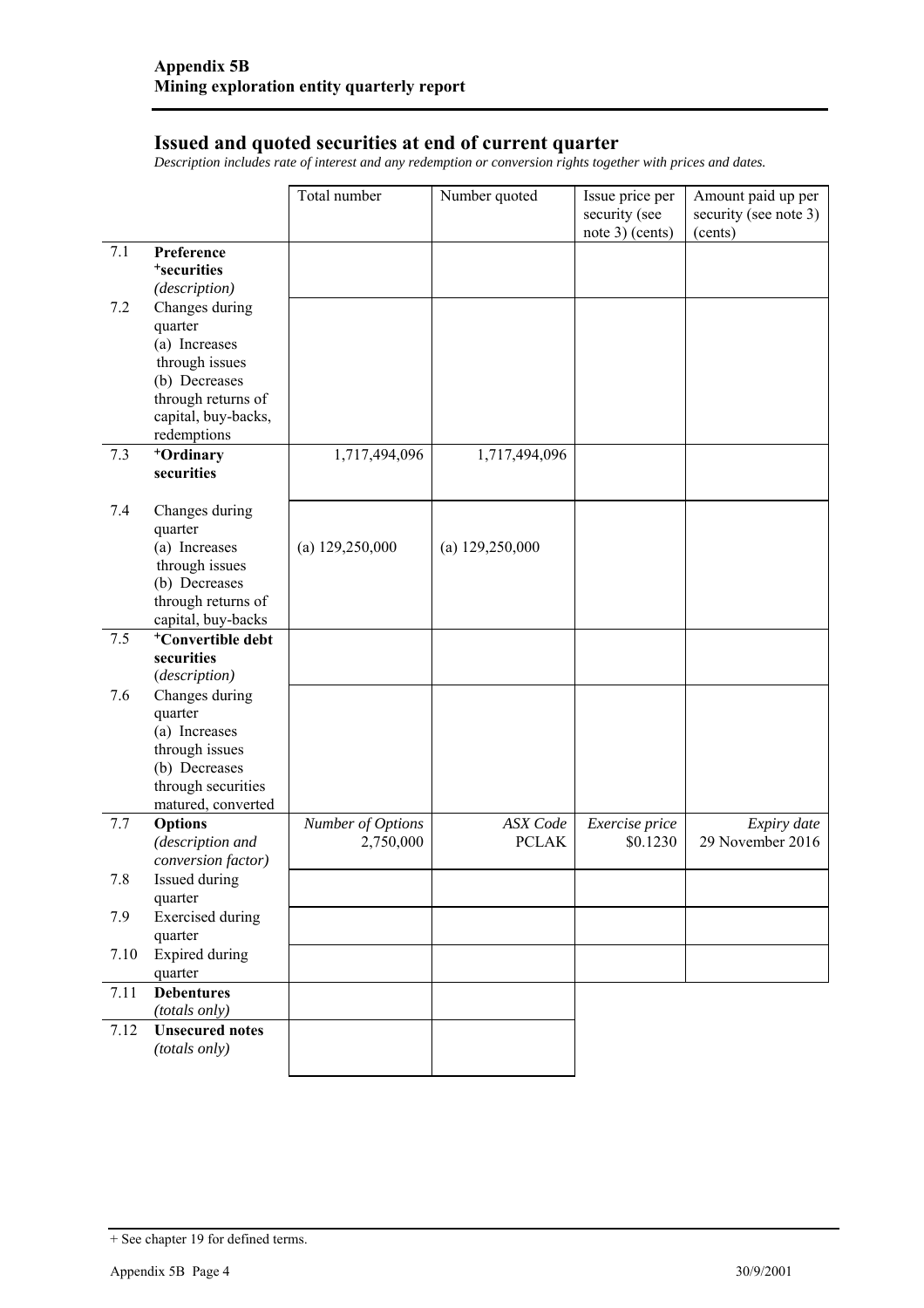## **Compliance statement**

- 1 This statement has been prepared under accounting policies which comply with accounting standards as defined in the Corporations Act or other standards acceptable to ASX (see note 4).
- 2 This statement does give a true and fair view of the matters disclosed.

|            | Lodged electronically | 29 July 2016 |
|------------|-----------------------|--------------|
| Sign here: |                       |              |
|            | (Director)            |              |

 Ernest Anthony Myers Print name: .........................................................

## **Notes**

- 1 The quarterly report provides a basis for informing the market how the entity's activities have been financed for the past quarter and the effect on its cash position. An entity wanting to disclose additional information is encouraged to do so, in a note or notes attached to this report.
- 2 The "Nature of interest" (items 6.1 and 6.2) includes options in respect of interests in mining tenements acquired, exercised or lapsed during the reporting period. If the entity is involved in a joint venture agreement and there are conditions precedent which will change its percentage interest in a mining tenement, it should disclose the change of percentage interest and conditions precedent in the list required for items 6.1 and 6.2.
- 3 **Issued and quoted securities** The issue price and amount paid up is not required in items 7.1 and 7.3 for fully paid securities*.*
- 4 The definitions in, and provisions of, *AASB 1022: Accounting for Extractive Industries* and *AASB 1026: Statement of Cash Flows* apply to this report.
- 5 **Accounting Standards** ASX will accept, for example, the use of International Accounting Standards for foreign entities. If the standards used do not address a topic, the Australian standard on that topic (if any) must be complied with.

== == == == ==

<sup>+</sup> See chapter 19 for defined terms.